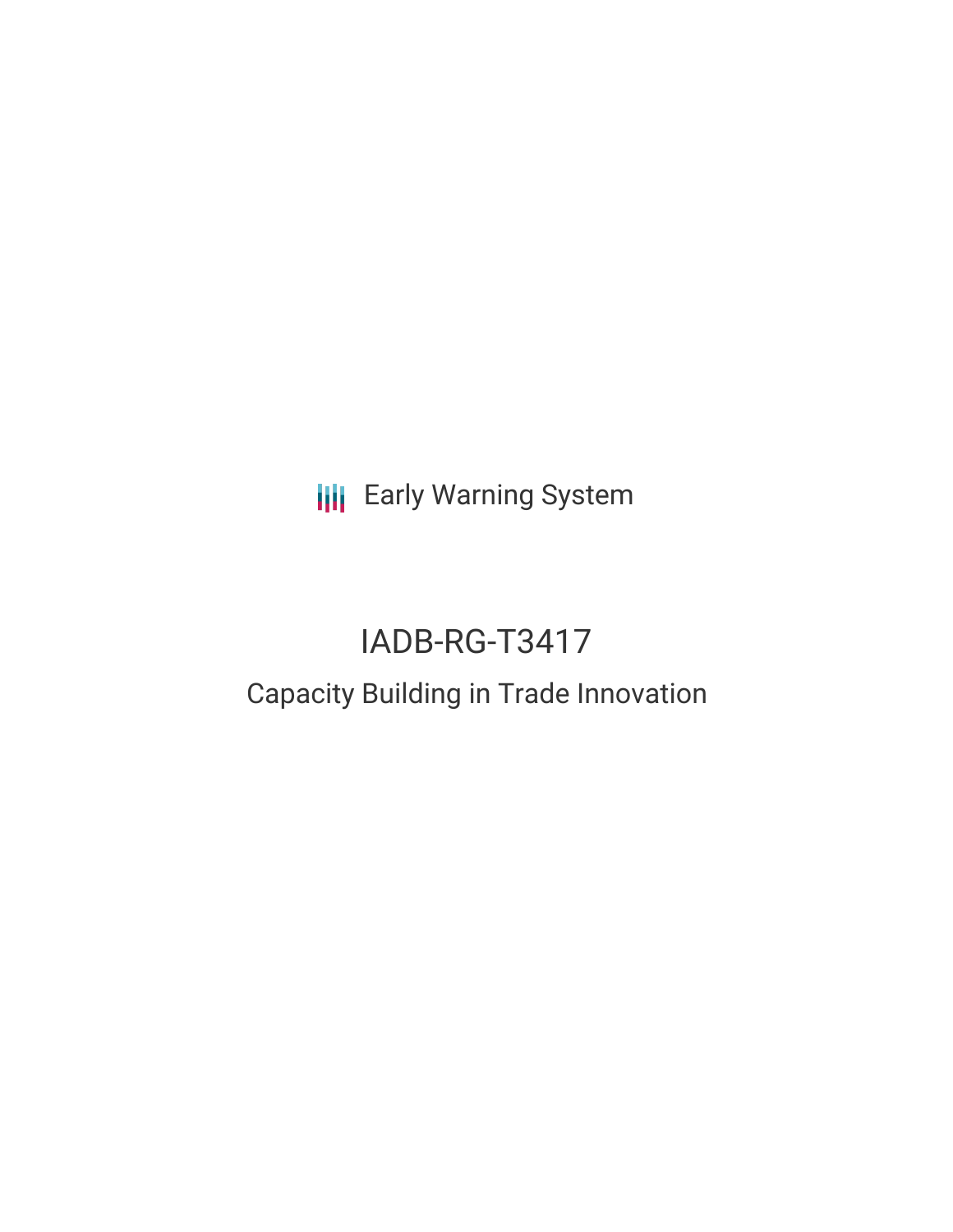

## **Quick Facts**

| <b>Financial Institutions</b>  | Inter-American Development Bank (IADB)    |
|--------------------------------|-------------------------------------------|
| <b>Status</b>                  | Approved                                  |
| <b>Bank Risk Rating</b>        | С                                         |
| <b>Voting Date</b>             | 2019-06-06                                |
| <b>Borrower</b>                | Regional                                  |
| <b>Sectors</b>                 | Industry and Trade, Technical Cooperation |
| <b>Investment Type(s)</b>      | Grant                                     |
| <b>Investment Amount (USD)</b> | $$0.50$ million                           |
| <b>Project Cost (USD)</b>      | $$0.50$ million                           |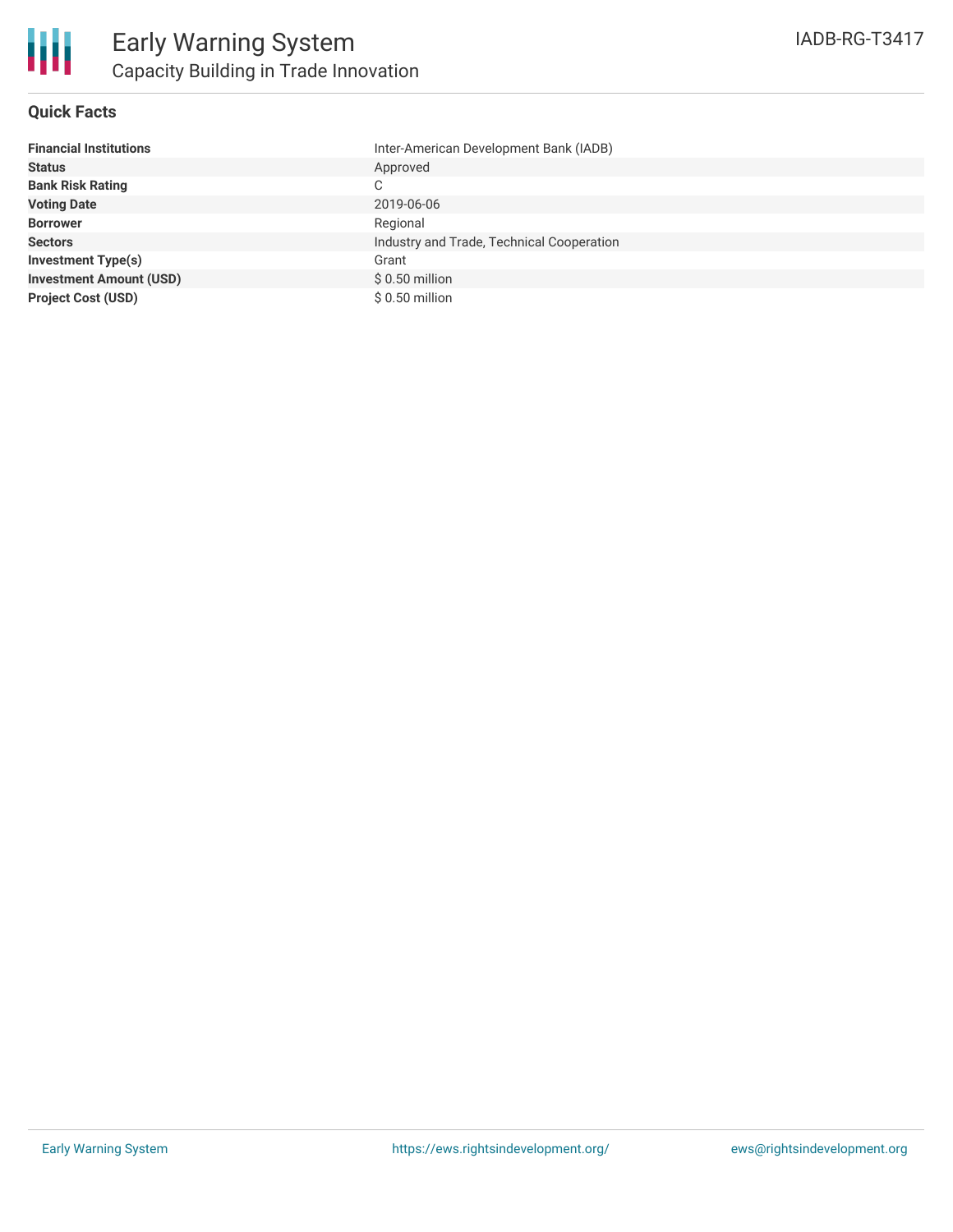

# **Project Description**

The main objective of the project is to strengthen the technical capacity of policy and decision makers in LAC countries to harness the potential impact of new technologies on international trade and investment. Capacity-building activities will increase understanding of trade facilitation best practices, motivate future-oriented thinking to improve upon these interventions through the application of innovative technology, and promote an operational perspective to facilitate implementation of both policy and technology.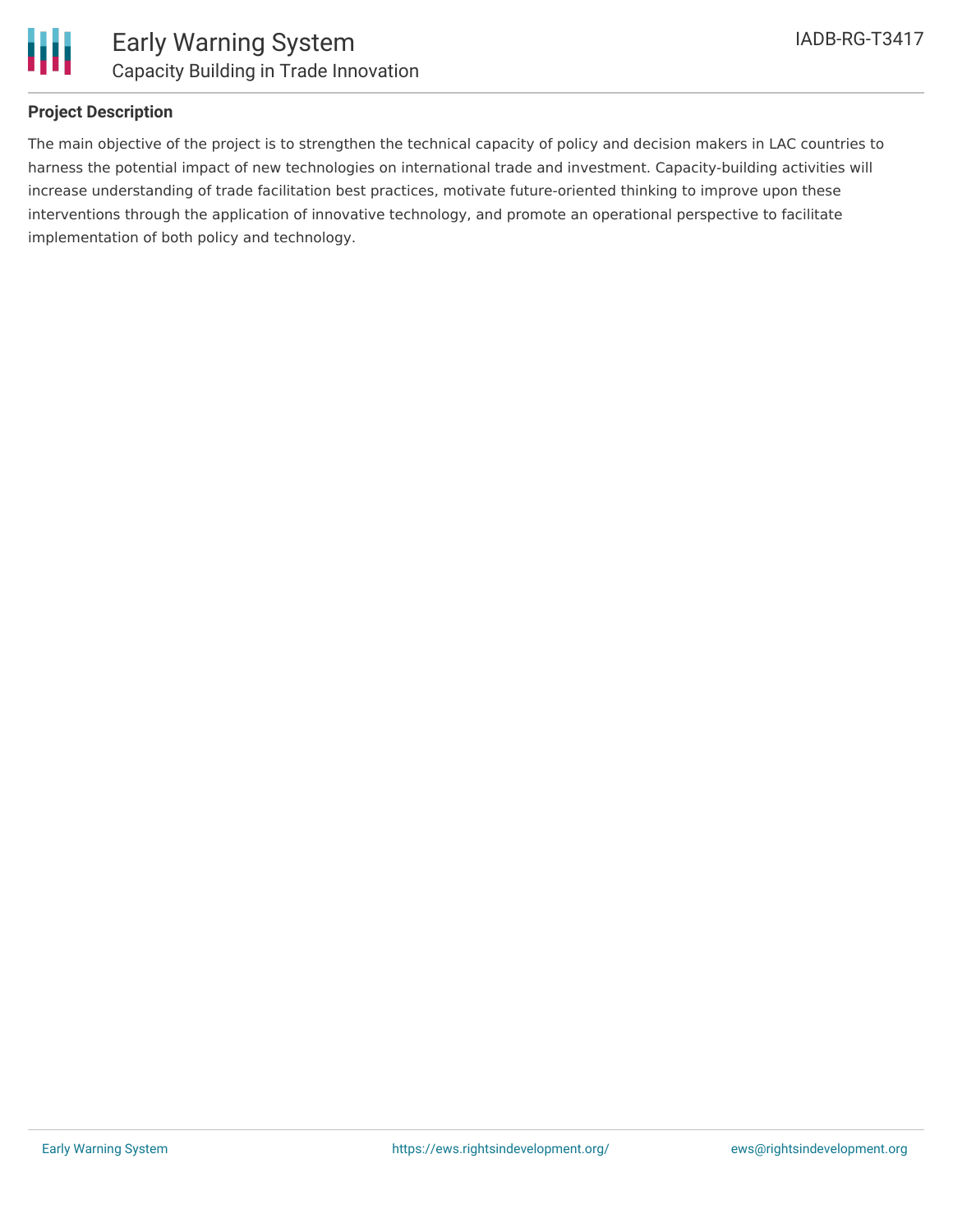### **Investment Description**

• Inter-American Development Bank (IADB)

Regional Infrastructure Integration Mult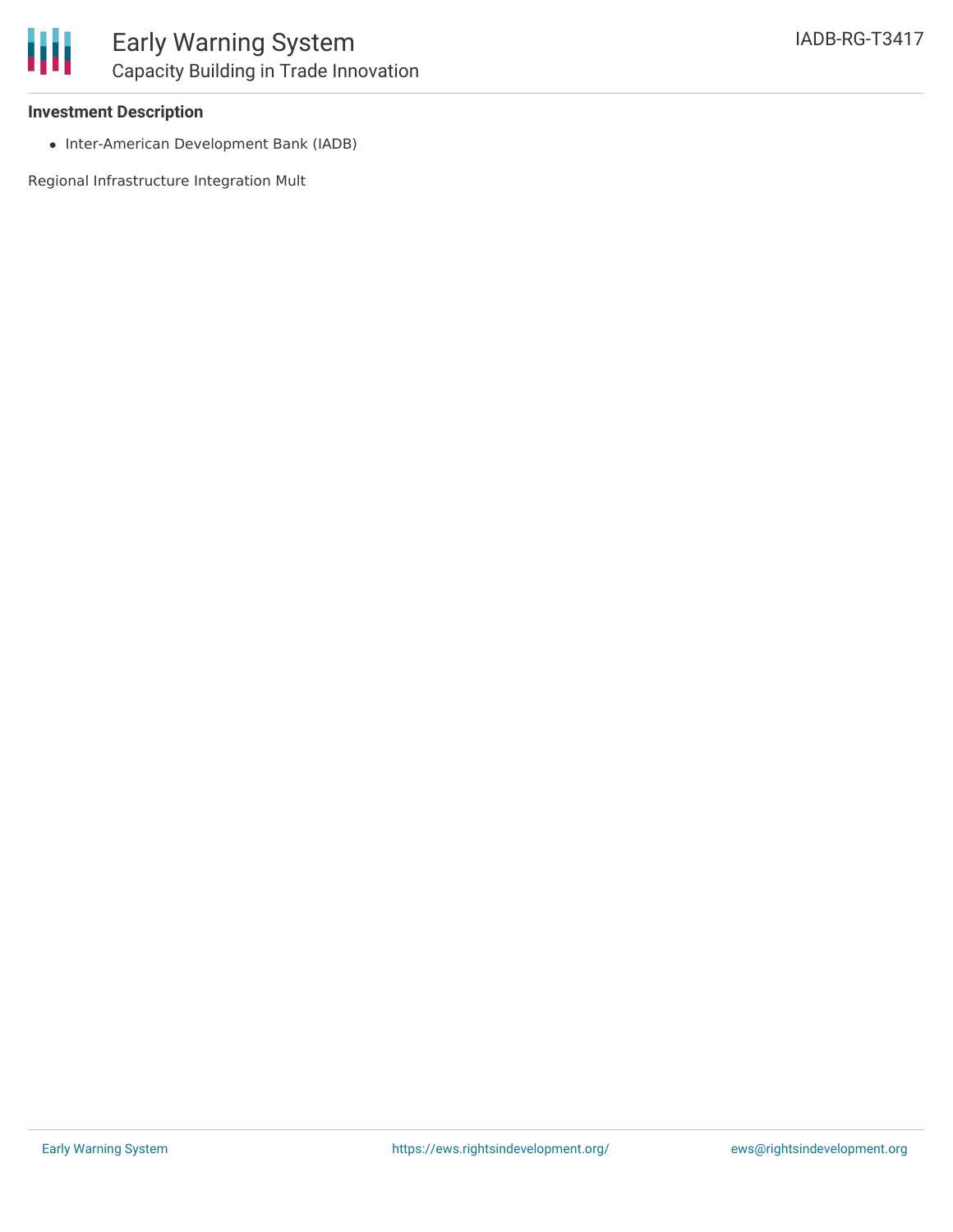

## **Contact Information**

#### ACCOUNTABILITY MECHANISM OF IADB

The Independent Consultation and Investigation Mechanism (MICI) is the independent complaint mechanism and fact-finding body for people who have been or are likely to be adversely affected by an Inter-American Development Bank (IDB) or Inter-American Investment Corporation (IIC)-funded project. If you submit a complaint to MICI, they may assist you in addressing the problems you raised through a dispute-resolution process with those implementing the project and/or through an investigation to assess whether the IDB or IIC is following its own policies for preventing or mitigating harm to people or the environment. You can submit a complaint by sending an email to MICI@iadb.org. You can learn more about the MICI and how to file a complaint at http://www.iadb.org/en/mici/mici,1752.html (in English) or http://www.iadb.org/es/mici/mici,1752.html (Spanish).